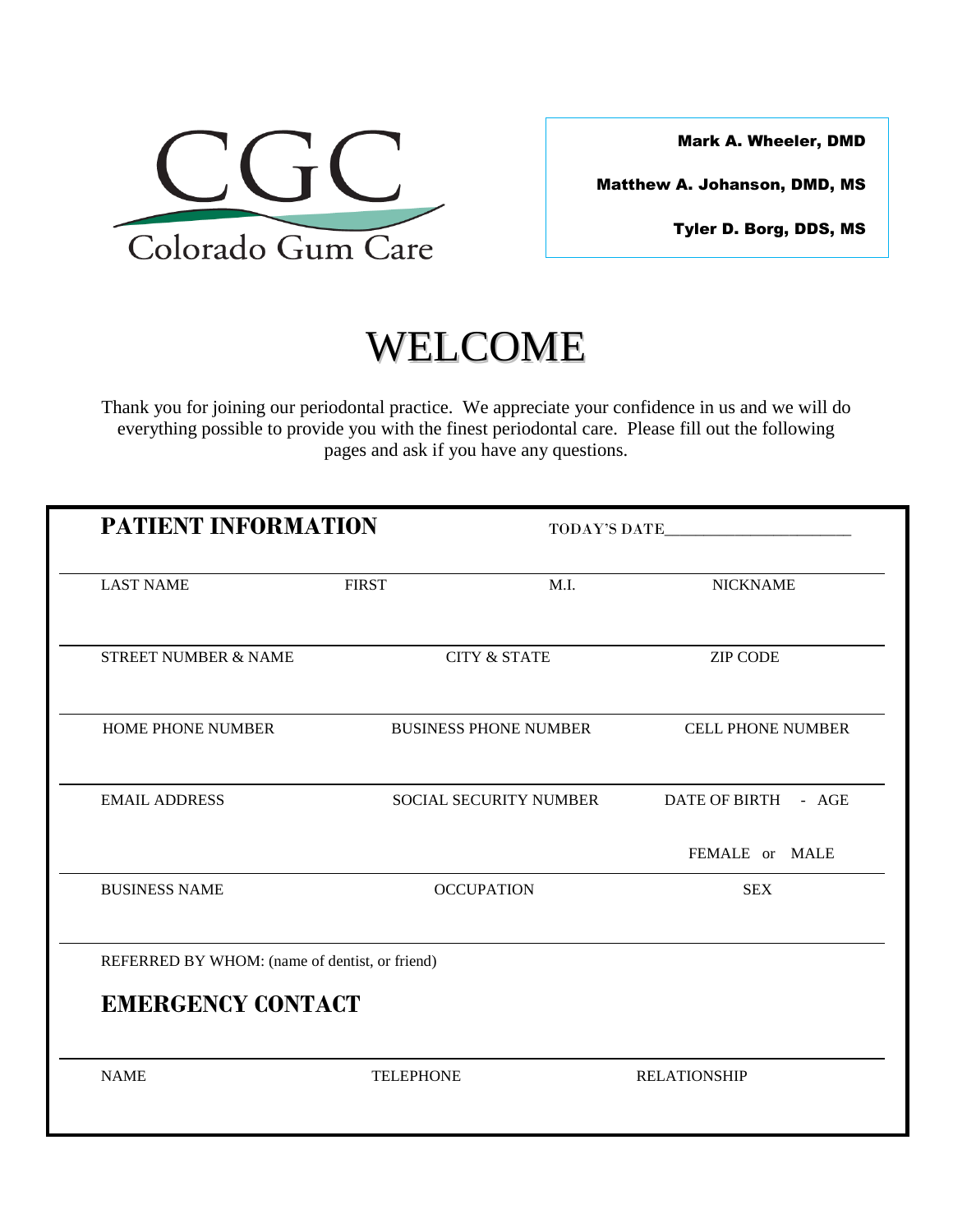| <b>MEDICAL HISTORY</b>                                                                                                                                                                                                                                                                                                                                                                                                                                                                            |             | <b>MEDICAL UPDATES</b>                            |  |  |
|---------------------------------------------------------------------------------------------------------------------------------------------------------------------------------------------------------------------------------------------------------------------------------------------------------------------------------------------------------------------------------------------------------------------------------------------------------------------------------------------------|-------------|---------------------------------------------------|--|--|
| Personal Physician's Name:<br>Phone Number:                                                                                                                                                                                                                                                                                                                                                                                                                                                       | <b>DATE</b> | <b>CHANGE</b><br><b>MEDS</b>                      |  |  |
| Please list any serious medical problems or surgeries you have                                                                                                                                                                                                                                                                                                                                                                                                                                    |             | <u> 1980 - Johann Barbara, martxa alemaniar a</u> |  |  |
| Please list any medications that you are now taking:                                                                                                                                                                                                                                                                                                                                                                                                                                              |             |                                                   |  |  |
| Do you smoke? $\Box$ YES $\Box$ NO Use Marijuana? $\Box$ YES<br>$\Box$ NO<br>WEIGHT: NET<br><b>HEIGHT</b><br>$\Box$ NO<br>WOMAN: Are you pregnant?<br>$\Box$ YES<br>Taking contraceptives?<br>$\Box$ YES<br>$\Box$ NO                                                                                                                                                                                                                                                                             |             |                                                   |  |  |
| Do you have or have you had any of the following:<br><b>Artificial Joints</b><br>Anemia<br><b>Artificial Heart Valve</b><br>$Aids/HIV+$<br>Circulatory Problems<br>Cancer<br>Drug/Alcohol Abuse<br>Diabetes<br><b>Excessive Bleeding</b><br>Fever blisters<br><b>Heart Murmur</b><br>Hepatitis A, B or other<br><b>High Blood Pressure</b><br><b>Herpes</b><br><b>Low Blood Pressure</b><br>Kidney problems<br>Panic attacks<br>Nervous Problems<br>Rheumatic fever<br><b>Radiation Treatment</b> |             |                                                   |  |  |
| Sinus problems<br>Sleep Apnea<br>Please tell us about any current medical condition, NOT listed<br>above, which may possibly affect your dental                                                                                                                                                                                                                                                                                                                                                   |             |                                                   |  |  |
| Are you allergic to any of the following medications: (please<br>check all that apply).<br>Penicillin<br>Aspirin<br>_Ibuprofen<br>Codeine<br>Acetaminophen<br>Clindamycin<br><b>Dental Anesthetics</b><br>OTHER:<br><b>DENTAL HISTORY</b>                                                                                                                                                                                                                                                         |             |                                                   |  |  |
| Family Dentist_<br>How long have you been a patient in that office?<br>Reason for today's visit:<br>Have you ever had gum treatment? _NO _Yes<br>Deep cleaning? Date (YR): ____Gum Surgery Date: _____                                                                                                                                                                                                                                                                                            |             |                                                   |  |  |
| I understand that the information that I have given today is<br>correct to the best of my knowledge. I also understand that this<br>information will be held in the strictest confidence and it is my<br>responsibility to inform this office of any changes in my<br>medical or dental status.                                                                                                                                                                                                   |             |                                                   |  |  |
| Date<br>Signature                                                                                                                                                                                                                                                                                                                                                                                                                                                                                 |             |                                                   |  |  |
|                                                                                                                                                                                                                                                                                                                                                                                                                                                                                                   |             |                                                   |  |  |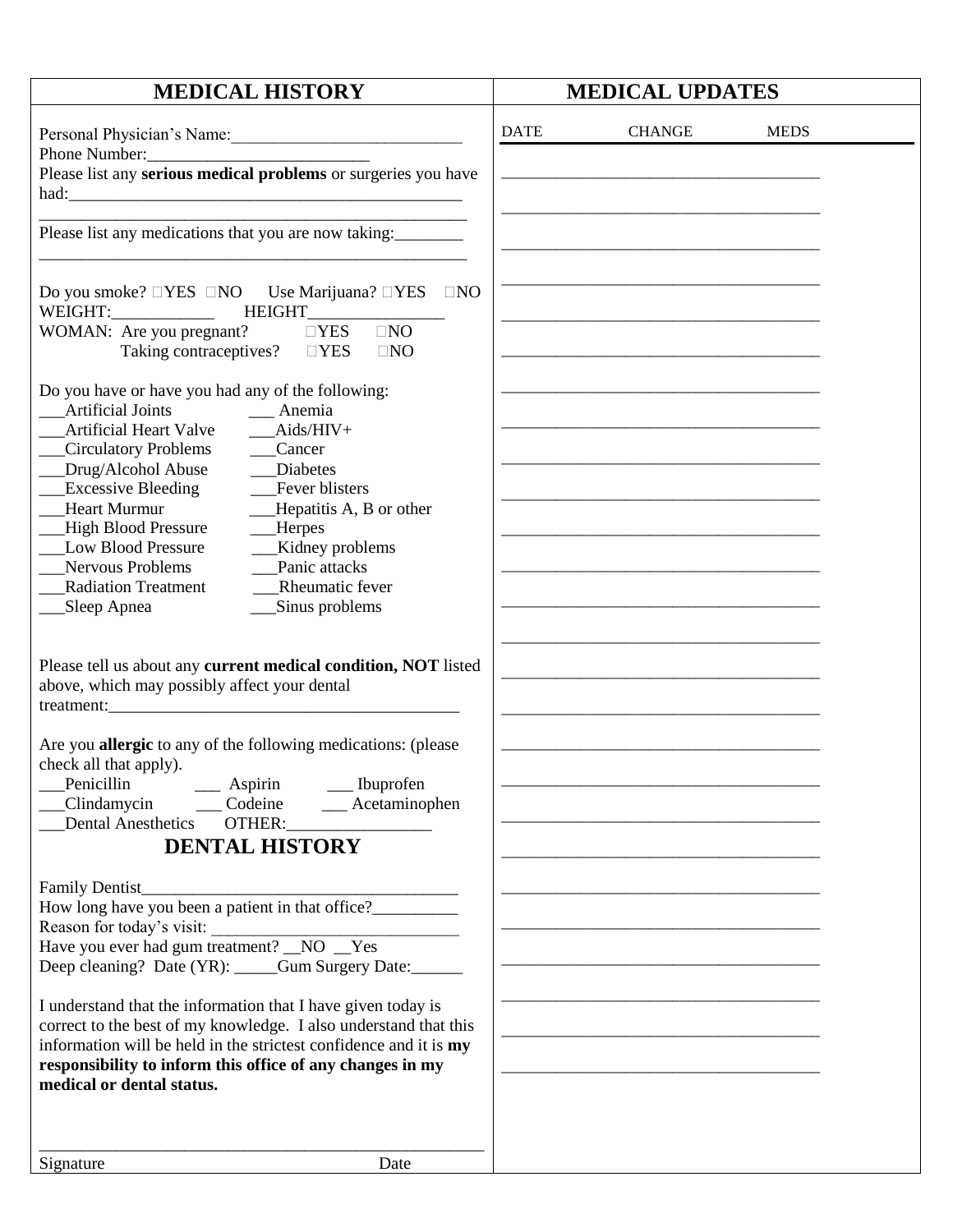## **Statement of Financial Policy**

*Please initial and sign, indicating your understanding of the following information. If you have questions, please do not hesitate to ask. It is important that you understand these specific policies of Colorado Gum Care.*

**\_\_\_\_\_\_\_\_ It is your responsibility to provide the office with current and correct insurance information. Failure to do so could result in your insurance company rejecting your claims for failure to obtain authorization or timely filing. In the event that this should happen you will be responsible for the incurred charges.**

**\_\_\_\_\_\_\_\_ We do not always know if you have a deductible, if your deductible has been met, or if you have co-insurance. It is your responsibility to know this information. You are responsible for all charges that are not paid by your insurance company, including those applied to your deductible or co-insurance.**

**\_\_\_\_\_\_\_\_ If you have a co-pay or and/or estimated patient portion, you are expected to pay this when you check in for your visits. Most insurance companies assign a patient portion to recall appointments and operative visits. It is our responsibility to collect this at the time of service. We accept cash, checks, money orders, Visa, Master Card, Discover and American Express. Be prepared to pay when you check in for each visit.**

**\_\_\_\_\_\_\_\_ You will be charged a \$75.00-\$150.00 fee if you fail to show up for your appointment or if you cancel your appointment without proper notice.**

**\_\_\_\_\_\_\_\_We do offer financial arrangements with a 10% processing fee added up front. We also accept Care Credit and Lending Club.** 

**\_\_\_\_\_\_\_\_A pre-determination of benefits will only be sent to the insurance at your request.**

**\_\_\_\_\_\_\_\_A non-refundable deposit will be required when scheduling IV sedation cases and any surgical appointments at the doctors request.** 

**\_\_\_\_\_\_\_\_Patients are responsible for the treatment cost not covered by insurance, along with any incurred collection and/or attorney fees. In the event that your account is assigned to a collection agency, you agree to pay a collection fee in the amount of 50% the charged off balance due.** 

**\_\_\_\_\_\_\_\_\_\_\_\_\_\_\_\_\_\_\_\_\_\_\_\_\_\_\_\_\_\_\_\_\_\_\_\_\_\_\_\_\_\_\_\_\_\_\_\_\_\_\_\_\_ \_\_\_\_\_\_\_\_\_\_\_\_\_\_\_\_\_\_\_\_\_**

**Patient or Guardian Communication Communication Communication Communication Communication Communication Communication Communication Communication Communication Communication Communication Communication Communication Commu**